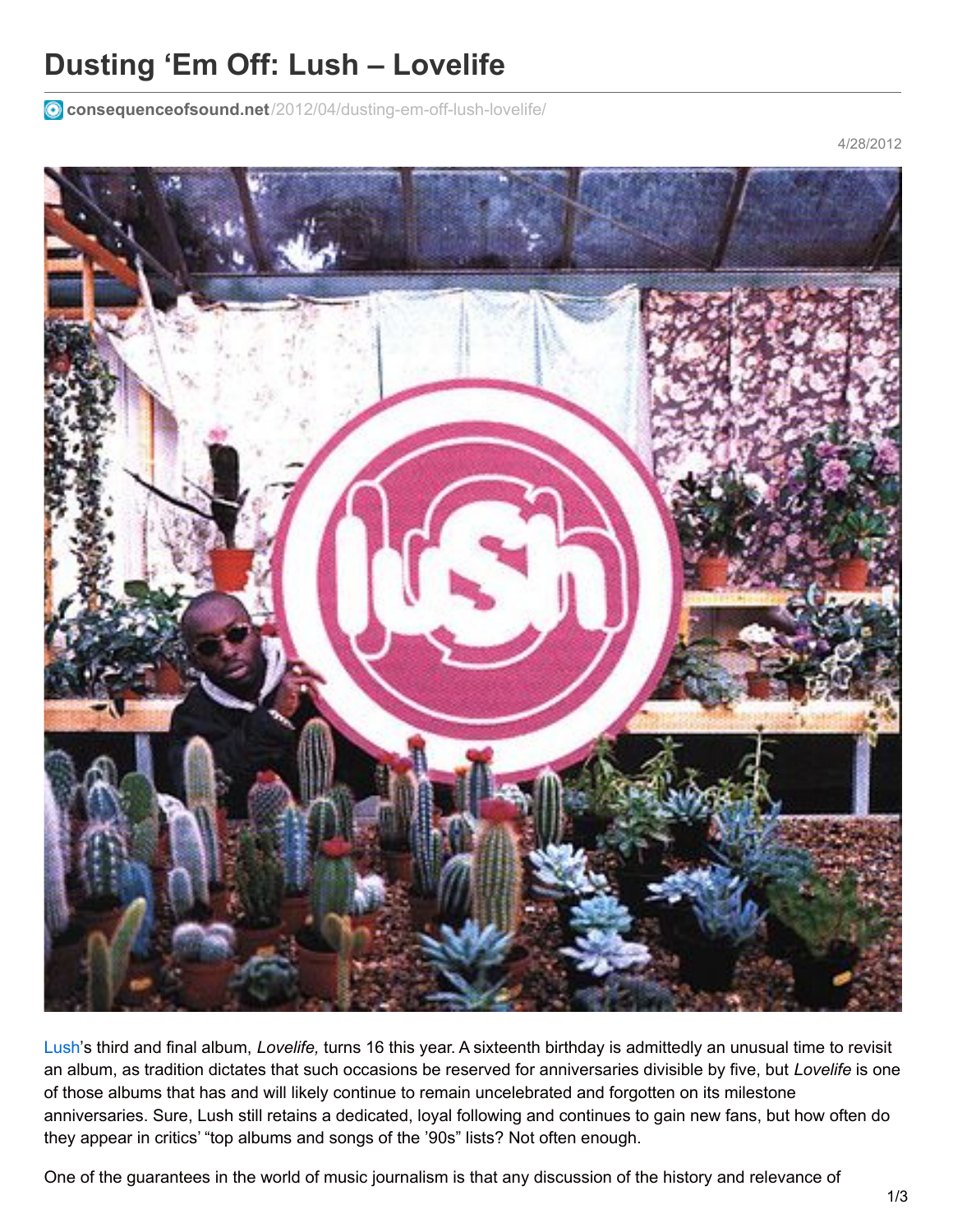shoegaze will inevitably focus on how Cocteau Twins and The Jesus and Mary Chain pioneered the shimmering style, while My Bloody Valentine perfected it. Sometimes, Slowdive and Ride will be included, but Lush will likely earn a passing reference at best. Despite generally positive reviews and a commercial viability that found the London quartet playing television shows everywhere and successfully touring American cities other British bands of the '90s never dared to tread, Lush has seemingly been forgotten or omitted for consideration as one of the shoegaze greats. This diminished legacy is at least partly because *Lovelife* is when Lush allegedly "went pop."

"Ladykillers" opens *Lovelife* with an attention-seizing circular melody and spunky vocals from Miki Berenyi that are no longer floating along in a sea of reverb. Confidently at the forefront, Berenyi eviscerates Anthony Kiedis, Matt Sharp, and men with transparent agendas and dubious attitudes towards women everywhere with an infectiously sarcastic wit. It's what would have been hyped as a girl power anthem had it been released a couple years later.

Driving the point home that Lush is too confident and extroverted to be content with ethereal drifting and effects pedal-fixating are spirited power pop anthems "Heavenly Nobodies" and chart hit "Single Girl". The sublimely sweet "500" is probably the finest ode to a car of the era and a bona fide 90's staple. Pulp hero Jarvis Cocker guests on "Ciao!", which is enough to make the song a fascinating novelty at the very least. Here, Cocker and Berenyi channel Nancy Sinatra and Lee Hazelwood as they go back and forth, each one-upping the other's "I'm so much better off without you, so fuck you" sentiment. This death-of-a-relationship celebration is a potent anti-love song that's especially cathartic for anyone who's ever needed convincing that they were more over a former flame than they actually were.

Aside from the earworms, Lush is still in touch with their roots on *Lovelife*. "Tralala" and "Last Night" capture that haunting, dreamy ambience that made the arrangements on *Spooky* so stellar, while enveloping it with layers of mystery and trippy sensuality. Yet, the general consensus is that Lush ran away from shoegaze in favor of Britpop on *Lovelife*.

Since shoegaze and dream pop had been on the decline for a few years, some critics and fans have dismissed *Lovelife* as a case of bandwagon-jumping. In the mid-90's, the infamous war between Oasis and Blur dominated the media and the charts, Pulp achieved superstar status after a legendary headlining performance at Glastonbury, Ocean Color Scene, The Boo Radleys, and other second-generation acts of the scene were on the rise. In short, it was the peak of Britpop. Although Lush never set out to make a such a record, its touch persists throughout the album. As the dominant style of the time, it was inevitably going to serve as one of the largest wells of non-retro influence for a forward-seeking band to draw upon. Even if they had deliberately shifted gears to fit the times, is that so wrong? M83 has been increasingly dialing back the shoegaze stylings and scored a crossover hit with "Midnight City", yet there's nary an accusation of jumping onto the idealized-vision-of-the-'80s synthpop bandwagon, and such acts are hotter than ever. Rather, *Hurry Up, We're Dreaming* is nearly universally acclaimed for its grand ambition.

Pulp got to ride the Britpop wave because they had some anthemic and unabashedly English tunes filled with hooks at exactly the right time. However, once they released the bleak, anti-catchy *This Is Hardcore* in 1998, it became apparent that their blend of glam, disco, and post-punk was always fundamentally different from the sound traditionally associated with the genre, such as that of Oasis, Supergrass, and Blur. The history of Lush parallels this rise and subsequent shattering of illusion. Yes, Lush's jangly sound on their debut album *Spooky* was brought to life in part by none other than producer Robin Guthrie, but even then the band clearly had a poppier side. Songs such as "Superblast!" and *Split's* "Hypocrite" are as purely pop as any of the singles from *Lovelife*. The fact that the band's sound shifted on *Lovelife* is indisputable, but it's just not that drastic of a change since Lush was always more than just a purely shoegaze outfit.

Back in 2010, Graham Bendel of The Quietus [argued](http://thequietus.com/articles/04017-lush-interview-mad-love-20th-anniversary) that Lush is not only just as deserving as My Bloody Valentine of shoegaze legend status, but that they are an even better band. One aspect of Lush that Bendel skipped in his compelling case is the significance of *Lovelife.* The understated legacy of Lush seems to signal the danger of turning away from shoegaze, yet artists that have been similarly labeled in recent years, such as M83, Asobi Seksu, and School of Seven Bells, continue to move on and evolve. Like My Bloody Valentine's failed, costly attempts to follow